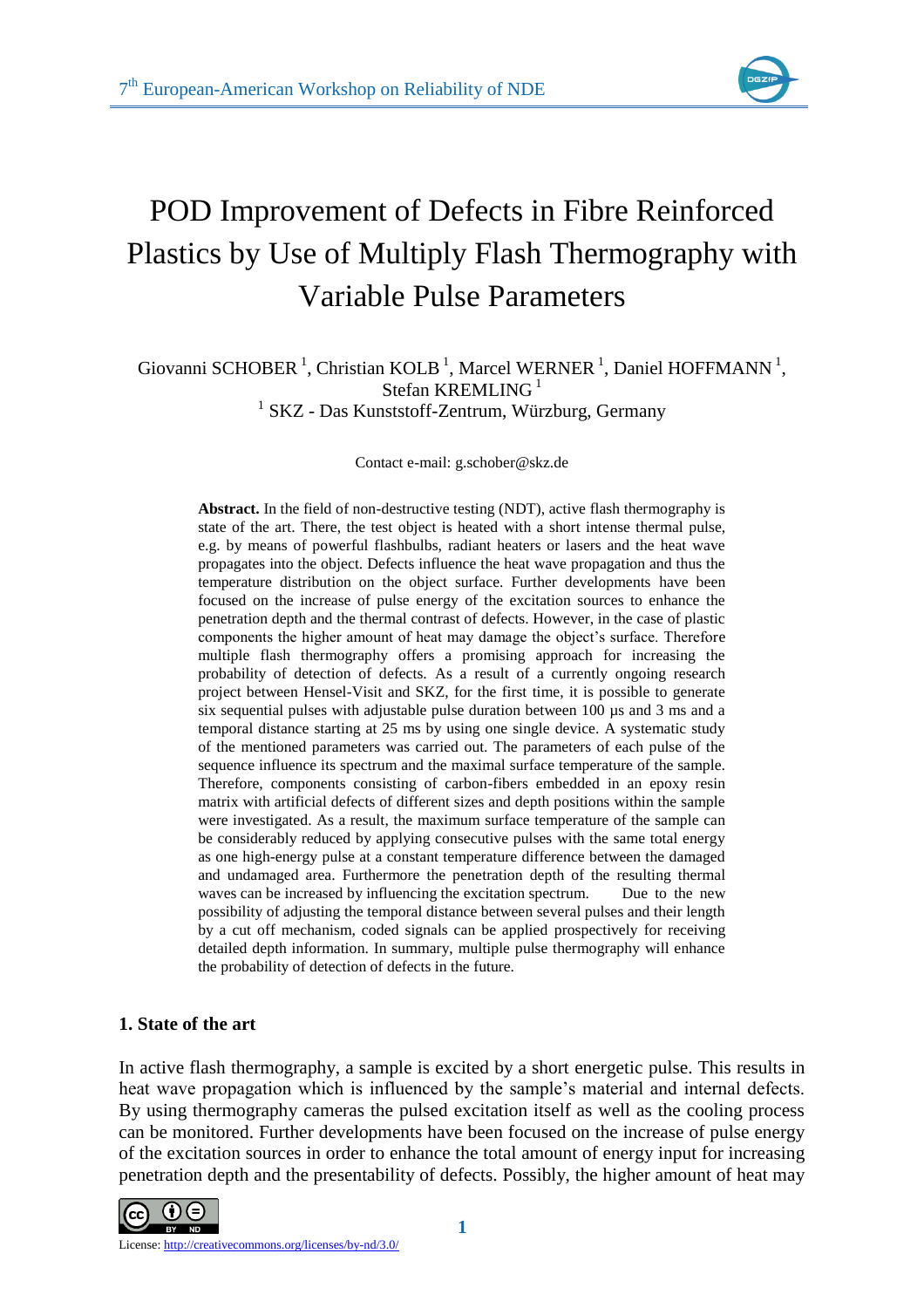damage the object's surface, especially in case of plastics. Multiple flash thermography gives the opportunity to lower the surface temperature by applying more than one pulse. Therefore, it offers a promising approach. Some research has already been made on this topic, but most of these investigations focused on the use of two flashes to influence the spectral composition of the resulting excitation [1], to increase the thermal coupling [2] or to shape the thermal wave field [3]. The correlation between maximum surface temperature and thermal contrast of the flaw was not considered yet, even though the surface temperature is a very limiting factor of this NDT method for investigations of plastics. There are several methods to evaluate the measured temporal temperature profiles. In time domain the easiest way of evaluation is to look for the image with the highest temperature difference between an area with and without a defect [4]. Further methods which result in a better signal-to-noise ratio are thermographic signal reconstruction [5], differential absolute contrast [6] and principal component analysis [7]. With respect to frequency domain, Wavelet transformation [8] and Fourier transformation [9] are particularly relevant. Depending on the evaluation method, the result is a thermographic image with a pixel-wise plotted temperature, amplitude or phase value, respectively.

#### **2. Processing Setup**

A carbon-fiber reinforced plastic component (carbon fibers embedded in an epoxy resin matrix) with cylindrical milling grooves of different sizes and depths was investigated. The diameters of the holes are 4.5 mm, 6.0 mm, 7.5 mm, 9.0 mm and 10.5 mm with distances to the sample surface of 0.9 mm, 1.4 mm, 1.9 mm, 2.4 mm, 2.9 mm, 3.4 mm and 3.9 mm. A photon detector infrared camera FLIR X6540sc with a recording frequency of 4012 Hz, thankfully provided by AT - Automation Technology GmbH, was used to measure the maximum surface temperature during the excitation. The acquisition of thermograms, used for the defect detection, was realized with a microbolometer infrared camera Jenoptik VarioCam hr with the recording frequency of 50 Hz. For the flash excitation a pulse generator from Hensel-Visit GmbH & Co. KG in combination with the flash lamp VH3- 6000 linear head in a distance of approx. 14 cm from the sample's surface was applied. This pulse generator is the result of a currently ongoing research project between Hensel-Visit and SKZ and is not commercially available yet. For the first time, it is possible to generate six sequential pulses with a total pulse energy of 10 kJ, an adjustable pulse duration between 100 µs and 3 ms, as well as a temporal distance starting at 25 ms.

### **3. Experiment**

### *3.1 Single Flash Thermography*

At the beginning the influence of a single pulse with different duration and voltage on the presentability of the defects in time domain was investigated. First, the component was excited by a pulse with constant pulse duration of 3000 μs and varying pulse voltages of 900 V to 400 V, respectively. After that, a constant pulse voltage of 900 V with varying pulse durations of 3000 μs, 2420 μs, 1840 μs, 1260 μs, 680 μs and 100 μs was applied. Figure 1 shows exemplarily the temperature-time-profile (pulse duration: 3000 µs, voltage: 700 V) including heating and cooling process of a pixel with (black) and without (red) a flaw of 10.5 mm diameter and 0.4 mm beneath the surface. At 6 s in time domain the thermogram exhibit the maximum thermal contrast of the defect. In all subsequently shown results, not only the temperature difference for one pixel in a defected and defect-free part of the sample was considered, but the median values of an area of each 9 pixels.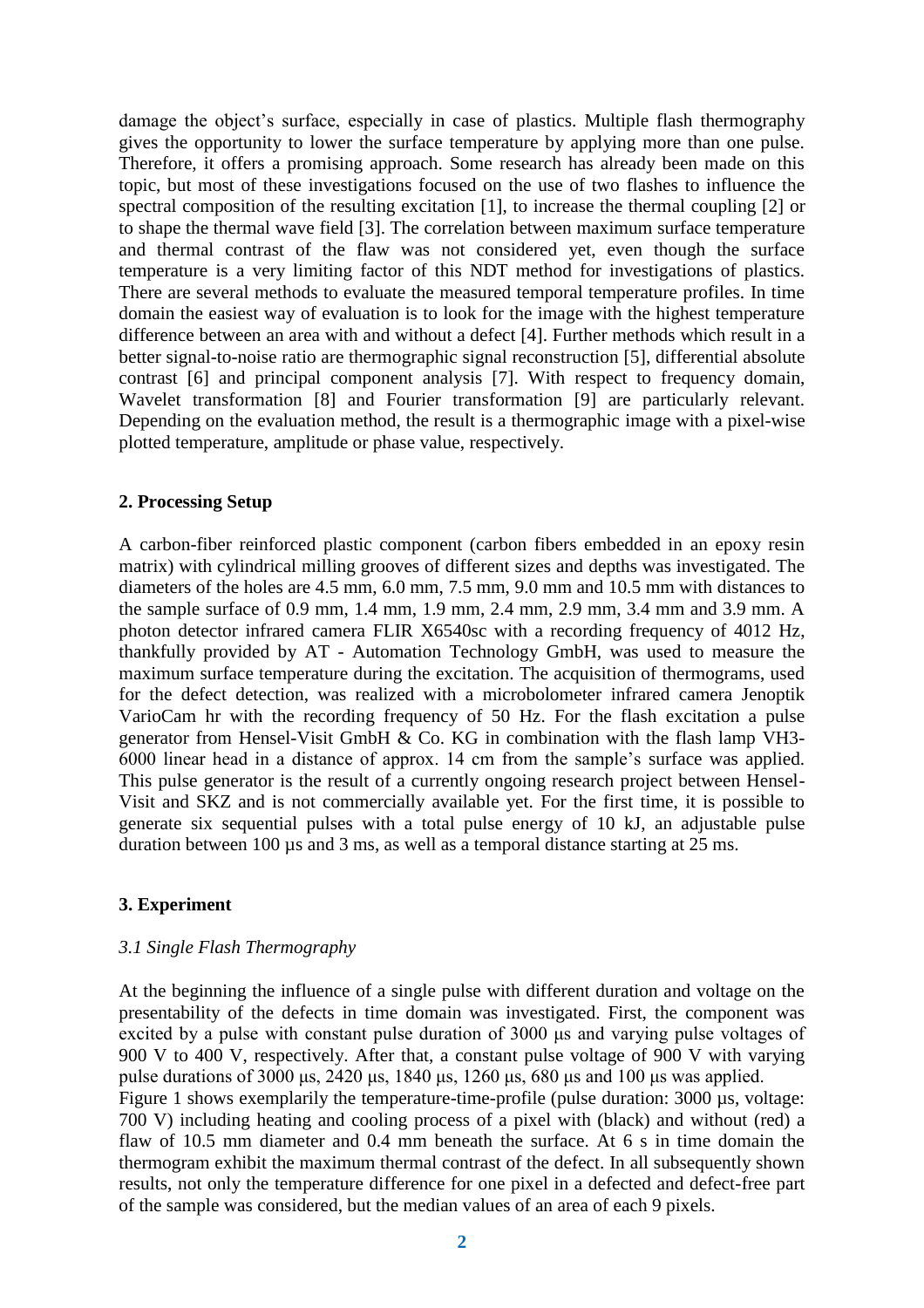

**Fig. 1.** Time-dependent temperature behavior of a defected (black) and defect-free area (red). The maximum temperature difference between both areas is visible in the thermogram at about 6 s.

The dependence of this temperature difference on variation of pulse voltage and duration is depicted in Figure 2. The higher both parameters are, the higher is the temperature difference, which is a measure for the presentability of the defect. The increase in the temperature difference correlates with the increase in the excitation energy due to the varying pulse voltage and duration.



**Fig. 2.** Temperature difference of a defected and defect-free area in dependence of pulse voltage and duration. An increase in both parameters leads to a higher temperature difference as well as a higher maximum surface temperature during the flash (not shown in this figure).

From the data sets phase images at 23 mHz in frequency domain were calculated for further investigations of the influence of pulse duration and voltage. The frequency corresponds to a thermal penetration depth of 3 mm. Figure 3 exemplarily shows the influence of the pulse voltage in case of a constant pulse duration of 3000 µs. The defects with a diameter of 10.5 mm were considered. The phase images were calculated by Fourier transformation of 2802 thermograms recorded with a frequency of 50 Hz after excitation. It can be seen that the maximum phase difference as well as the noise level strongly depends on the excitation energy and thus the pulse voltage. The absolute values of the phase are arbitrary due to insufficient synchronization between excitation source and data acquisition. The results of the variation of pulse duration for a fixed voltage are equivalent.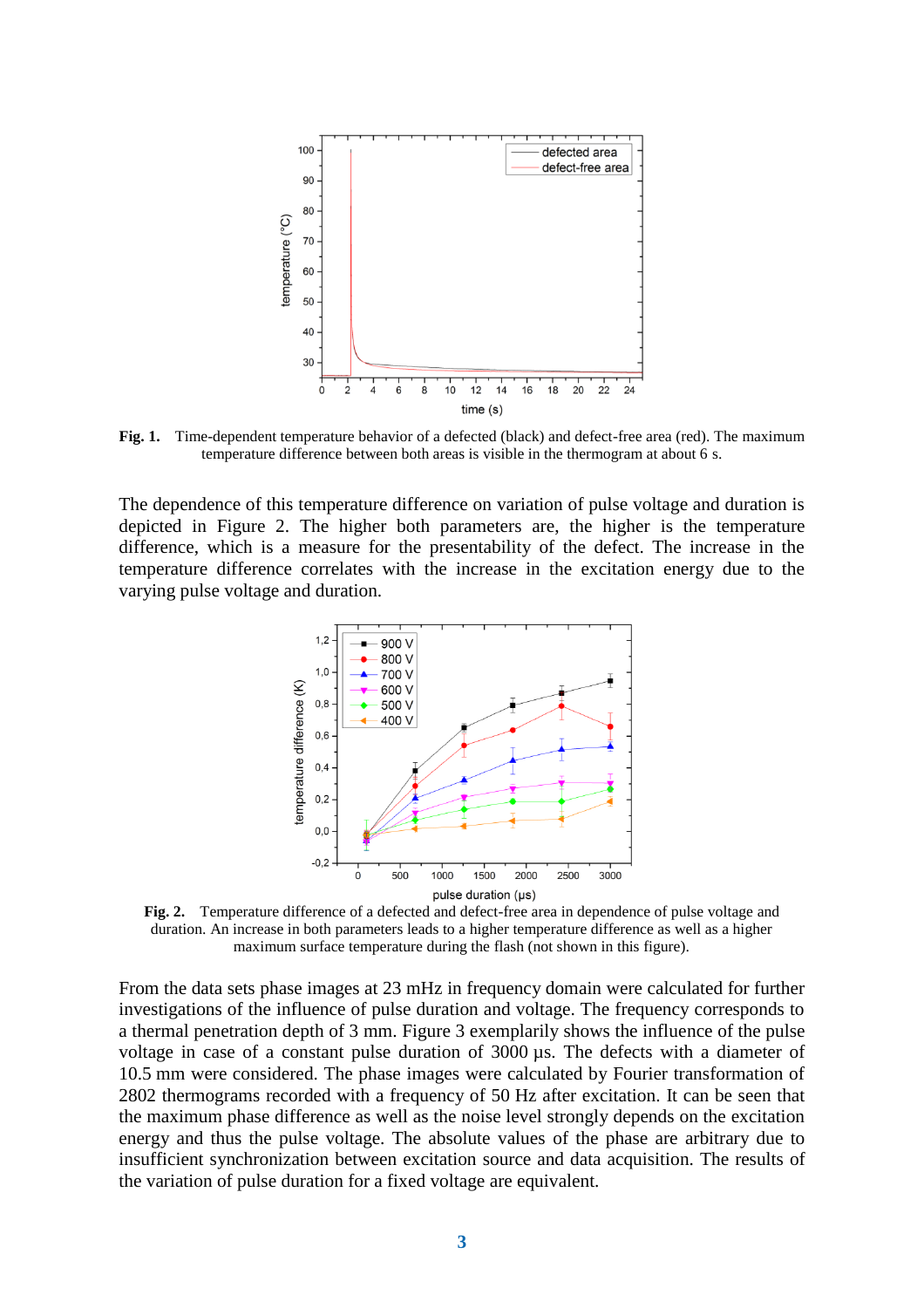

**Fig. 3.** Exemplary phase image for a single pulse excitation with 900 V and 3000  $\mu$ s (top). The graphs below show the phase values according to the black line in the phase image. A greater distance from defect to the sample surface (from left to right) and a lower pulse voltage (s. legend) results in a higher noise level.

#### *3.1 Multiple Flash Thermography*

Contrary to the conventional single pulse method, the component was additionally excited with a pulse sequence. In the first step the influence of the pulse number and the temporal distance between the pulses was investigated. The device was excited with one to six pulses, applying a temporal distance of 25 ms, 70 ms, 150 ms, 250 ms, 500 ms and 1000 ms. Figure 4 shows exemplarily a temperature-time-profile for a six pulse excitation with a temporal distance of 850 ms. Again, the maximum temperature difference between the defect (diameter of 10.5 mm and distance to the surface of 0.4 mm) and the defect-free area was evaluated in time domain. In general, an increasing number of pulses results in an increasing averaged temperature difference between a defected and a defect-free area. Like before, a correlation with the total energy input can be found. Furthermore, it can be seen that the influence of the temporal distance between the pulses increases with an increasing total pulse number (see Figure 5).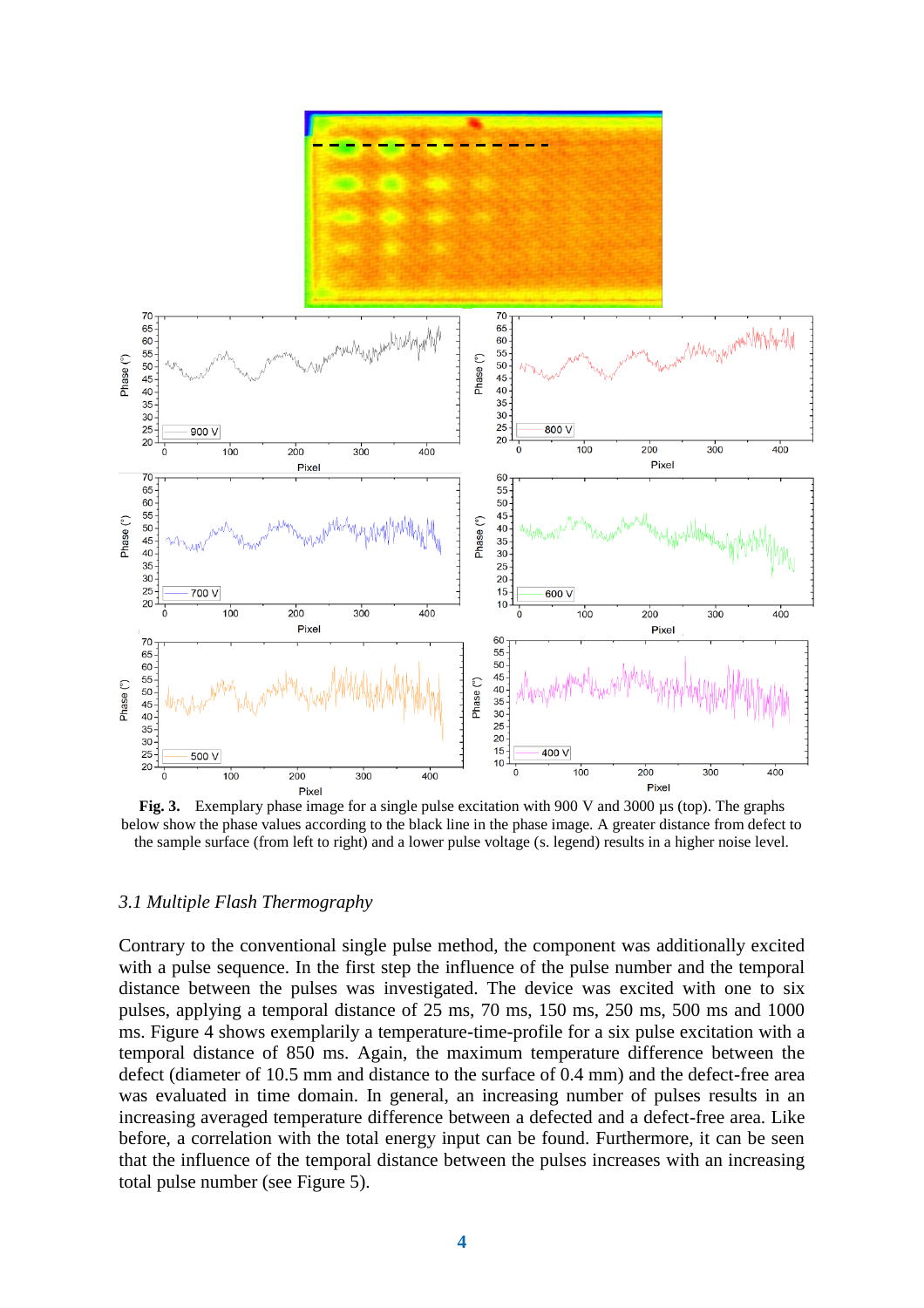

 $5,0$  $1000$  ms  $4.5$ 500 ms 250 ms  $4.0$ temperature difference (K) 150 ms **70 ms**  $3,5$  $25 \text{ ms}$  $3,0$ 2.5  $2,0$  $1,5$  $1,0$  $0,5$  $\frac{1}{2}$  $\overline{3}$  $\overline{4}$  $\overline{5}$ 6 number of pulses

**Fig. 4.** Time-dependent temperature behavior of a defected (black) and defect-free area (red) excited with six pulses in a temporal distance of 850 ms. The maximum temperature difference is at about 11 s.

**Fig. 5.** Temperature difference of areas with and without a defect as a function of the pulse number and for different temporal distances. The higher the number of pulses and lower the distance between the pulses, the higher is the temperature difference and also the maximum surface temperature during the flash (not shown in this figure).

All results show, that the presentability of the defects is improved by a higher amount of excitation energy. However, a greater amount of energy is accompanied by a higher thermal load of the sample. The short-term maximum surface temperature is particularly important for plastics, since their melting or decomposition temperatures are in the order of only a few hundred degree Celsius. Regarding metals, a coating of the sample is often used to increase the degree of emission of the surface and its homogenity. This coating also generally consists of polymeric structures with similar temperature stabilities. In addition, the excitation energy limits the service life time of the flash tube. Especially for industrial application the service life and the corresponding costs are very important factors for the acceptance of NDT methods. The following investigations show, that it is possible to significantly reduce the thermal load of the excitation source and the component by applying a sequence of pulses while the temperature difference remains the same. Therefore, the required total energy with increasing number of pulses has to be increased only slightly. Moreover, it can be seen that the maximum surface temperature correlates asymptotically with the total pulse energy. A greater temporal distance between the pulses has to be compensated with a higher total energy in order to obtain the same presentability of the defect (see Fig. 6 and 7). The maximum surface temperature of the sample, measured by the infrared camera, can be significantly reduced by a multiple pulse excitation approach.

The absolute temperatures are not representative as the camera also detects the radiation of the plasma of the flash tube due to the camera-sensitive wavelength and the emissivity of the surface. However, experience has shown that during the pulse, the maximum surface temperature get up to several hundred degrees Celsius for a very short time. For instance with the multiple flash approach, the total required energy in case of use of six pulses and a temporal distance of 25 ms has to be increased by only 5 %, while the maximum detected surface temperature decreased by approx. 30 %.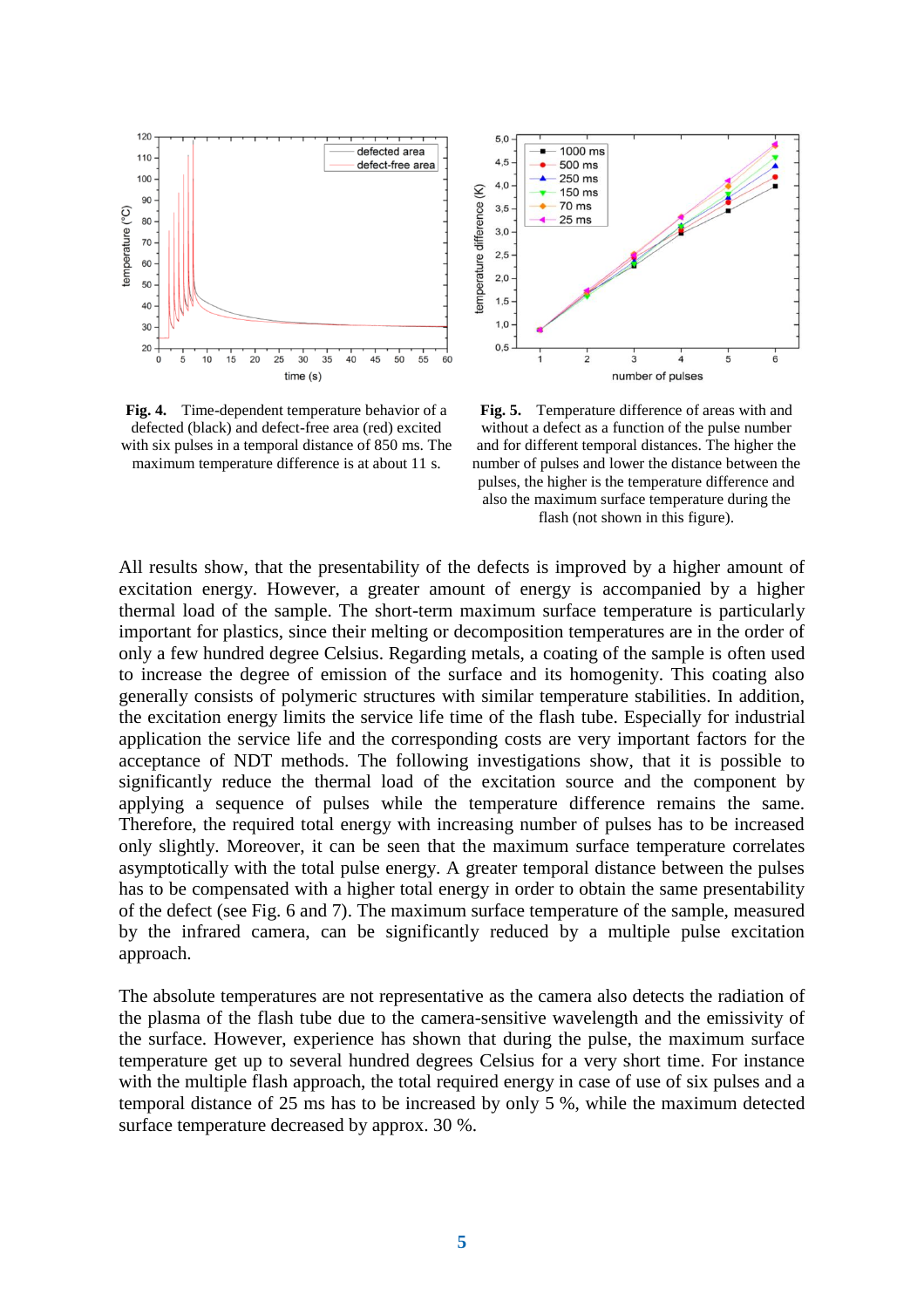

**Fig. 6.** Temperature difference (left) and the corresponding maximum surface temperature of the sample during excitation (right) in dependence of the number of pulses, their total pulse energy for excitation and their temporal distances of 25 ms, 150 ms and 500 ms.



**Fig. 7.** Total pulse energy (left) for receiving the same temperature difference of the defect and maximum surface temperature (right) in dependence of the number of pulses. It can be seen that the total pulse energy has to be slightly higher while the maximum surface temperature decreases significantly.